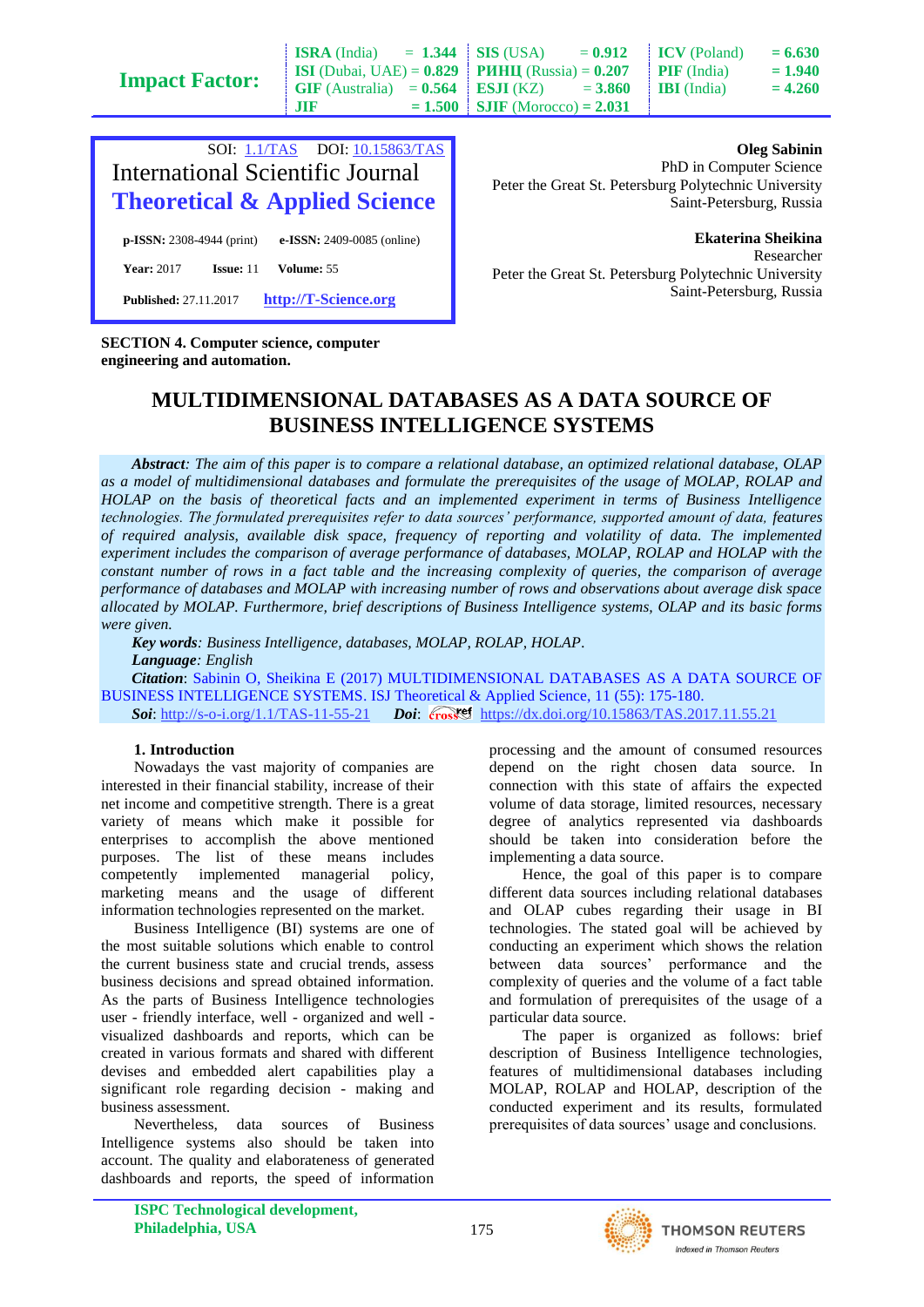# **Impact Factor:**

| <b>ISRA</b> (India) = 1.344   SIS (USA) = $0.912$   ICV (Poland)                     |                                  |  | $= 6.630$ |
|--------------------------------------------------------------------------------------|----------------------------------|--|-----------|
| <b>ISI</b> (Dubai, UAE) = $0.829$ <b>PHHII</b> (Russia) = $0.207$ <b>PIF</b> (India) |                                  |  | $= 1.940$ |
| GIF (Australia) = $0.564$   ESJI (KZ) = $3.860$   IBI (India)                        |                                  |  | $= 4.260$ |
| <b>JIF</b>                                                                           | $= 1.500$ SJIF (Morocco) = 2.031 |  |           |

## **2. Business Intelligence technologies**

The term of Business Intelligence systems was firstly introduced in the middle of the  $20<sup>th</sup>$  century. However, the expanded version of this term that was similar to the contemporary conception of BI appeared in the 1990s due to Howard Dresner, analyst of the Gartner Group. The Gartner Group defines Business Intelligence as "an umbrella term that includes the applications, infrastructure and tools, and best practices that enable access to and analysis of information to improve and optimize decisions and performance" [1, p. 12].

In other words, Business Intelligence systems are analytical systems, which unite data obtained from various data sources, process these data in a particular way, which makes it possible to estimate received information, carry out business analysis and make decisions which contribute to a favorable outcome [2, p. 122]. BI systems are generally considered to be software applications that deliver information to decision makers to help maintain business performance [3, p. 2]. Obviously, the core functionality of these systems boils down to data transformation into information and knowledge about the state of business from different angles.

The most frequently obtained benefits from the usage of Business Intelligence systems consist in increasing of degree of business activity control and reduction of costs. The first category of BI advantages is associated with high degree of visualization of current trends of business provided by various analytical capabilities. The above mentioned features contribute to timely decision making, therefore, to efficiency of an established managerial policy.

Moreover, timely creation and sharing of reports, which are able to reflect to the changes of requirements, reduction of the human factor's influence, prediction and alert means are considered as BI benefits. Speaking about the decreasing of costs, it should be noted that BI reduces IT infrastructure costs by eliminating redundant data extraction processes and duplicate data housed in independent data marts across the enterprise [4, p. 97]. However, an empirical study for 50 Finnish companies found most companies do not consider cost or time savings as primary benefit when investing in BI systems [5, p. 185].

### **3. Features of multidimensional databases**

Business Intelligence technologies support a great variety of data sources including relational databases, multidimensional databases and external files. However, the aim of this section of the paper is scrutinizing Online Analytical Processing, or OLAP, as a model of multidimensional databases which views data as cubes.

The conception of OLAP was firstly introduced by E. Codd in 1993. Online Analytical Processing

systems provide fast answers for queries that aggregate large amounts of detail data to find overall trends [6, p. 40]. The OLAP cubes form the data storage and data organizing layers of a BI system [7, p. 86]. The described conception meets the requirements of FASMI principle, or Fast Analysis of Shared Multidimensional Information.

In spite of the fact that the conception provided by Codd has evolved since the date of its creation, different components of OLAP still play a significant role. The list of the components includes dimensions, hierarchies, measures and facts. Dimensions represent the set of characteristics which determine the orientation of data and the degree of their detailing. The more dimensions a cube has, the more detailed data are. For instance, "Products" can be considered as a dimension. The characteristics included in a particular dimension form hierarchies, or level - organized objects. In other words, the dimension is organized in hierarchies to enable analysis of the measures at various levels of detail. The hierarchies of dimension define the structures for aggregating measures [8, p. 3]. Hence, "category of a product", "type of a product" and "name of a product" are the levels of the hierarchy regarding dimension "Products".

In connection with the nature of OLAP systems, they include different calculations, which work with aggregated data stored in a cube. These calculations, or measures, can be divided into two types: numeric values and expressions based on formulas. Gross margin, sales, COGS, operating income, net income are considered as the examples of measures. Finally, facts represent the data located on the intersection of cells and which should be analyzed.

Multidimensional databases in terms of Online Analytical Processing exist in three basic forms, which are applicable to contemporary Business Intelligence systems. These forms are MOLAP, or Multidimensional OLAP, ROLAP, or Relational OLAP, and HOLAP, or Hybrid OLAP.

MOLAP is distinguished from other OLAP's forms with the following important characteristic: aggregated data and basic data are stored in a cube in an optimized format. In connection with this characteristic MOLAP cubes are able to execute complex queries efficiently. Nevertheless, because of redundant storage of data MOLAP cubes are limited with the amount of data which should be processed and analyzed and require more disk space in comparison with other models. However, the percentage of required space will be shown in the next section. Furthermore, the latency is high, because every change regarding data in a database requires full processing of a cube [9, p. 10].

According to the model of ROLAP, data are stored in a relational format keeping the slicing concept of OLAP. Hence, the amount of data which can be analyzed is limited with the capacity of a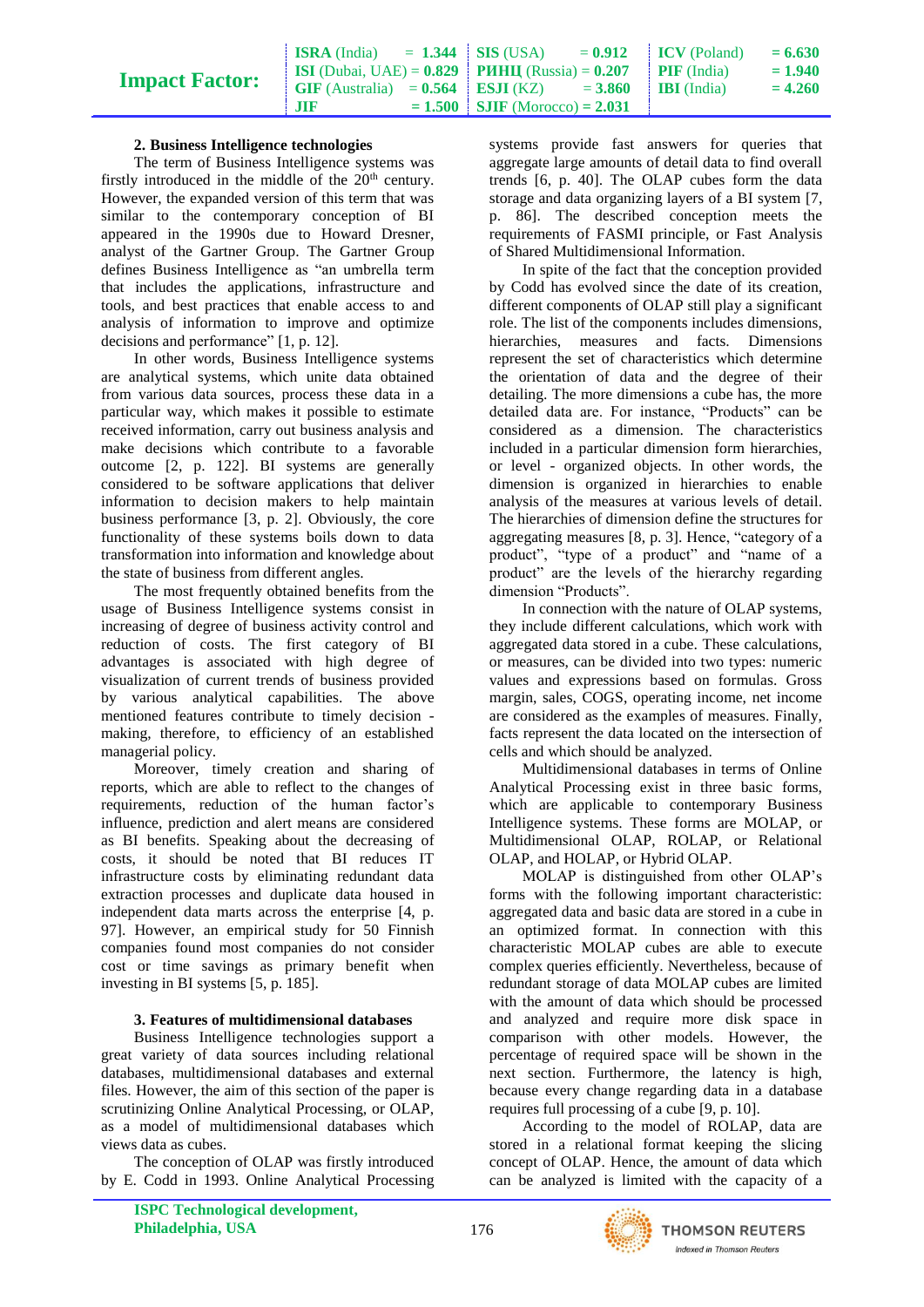| <b>Impact Factor:</b> |                                                                                      | <b>ISRA</b> (India) = 1.344   SIS (USA) = $0.912$   ICV (Poland) | $= 6.630$ |
|-----------------------|--------------------------------------------------------------------------------------|------------------------------------------------------------------|-----------|
|                       | <b>ISI</b> (Dubai, UAE) = $0.829$ <b>PMHII</b> (Russia) = $0.207$ <b>PIF</b> (India) |                                                                  | $= 1.940$ |
|                       | $\text{GIF (Australia)} = 0.564$ $\text{ESJI (KZ)} = 3.860$ IBI (India)              |                                                                  | $= 4.260$ |
|                       | -3118                                                                                | $= 1.500$ SJIF (Morocco) = 2.031                                 |           |

database and the complexity of queries is determined by SQL capabilities. This model is characterized by low latency, because of its storage properties. Nevertheless, the performance of ROLAP is lower than the performance of MOLAP, especially, when it is necessary to process huge amounts of data in a detailed way.

HOLAP model represents the combination of benefits of the above mentioned models with the purpose of minimization of their drawbacks. Thus, general data are stored in relational database and aggregated data are stored in a cube. The performance of this model is lower than the performance of MOLAP, but higher than the performance of ROLAP. This tendency is explained by the fact of storing data in a database.

#### **4. Conducted experiment and its results**

The experiment was implemented in three steps. The first step, or preparatory step, was conducted for data sources' creation. The second step describes dependency between execution time of a query to a particular data sources and the degree of the query's complexity. The third step describes relation between number of rows in a fact table and execution time regarding a data source. The above mentioned steps are described in detailed way in next paragraphs. It should be noted that all steps were performed several times to take into account uniform and not uniform distributions of data in the database.

Moreover, optimization of the database including creation of additional indexes, statistics collection and partitioning of a fact table took place to estimate the performance on each step.

The first step consists in creation of a relational database based on a star scheme. Star scheme was chosen on the basis of its performance characteristics which distinguish it from snowflake scheme. In this model, each group of dimensions are placed in a dimension table, the facts are placed in fact table [10, p. 11]. A fact table consists of 10 million rows, and it is connected with four dimensions whose number of rows is limited with 1000 rows. Four - dimensional MOLAP, HOLAP and ROLAP was created on the basis of data stored in the database.

The second step provides information about the relation between a data source and its ability to work with different kinds of queries including simple and complex queries. The complexity of queries was determined by calculated measures and the degree of grouping. All queries were chosen on the assumption of their implementation in Business Intelligence applications. The Figure 1 and Figure 2 show dependencies between average execution time in milliseconds regarding the relational database, the optimized database, MOLAP, ROLAP and HOLAP and increasing complexity of queries. The Figure 1 represents general results, and the Figure 2 shows results in detailed way in terms of all used data sources but the relational database.



**Figure 1 - Comparison of data sources regarding queries' complexity**

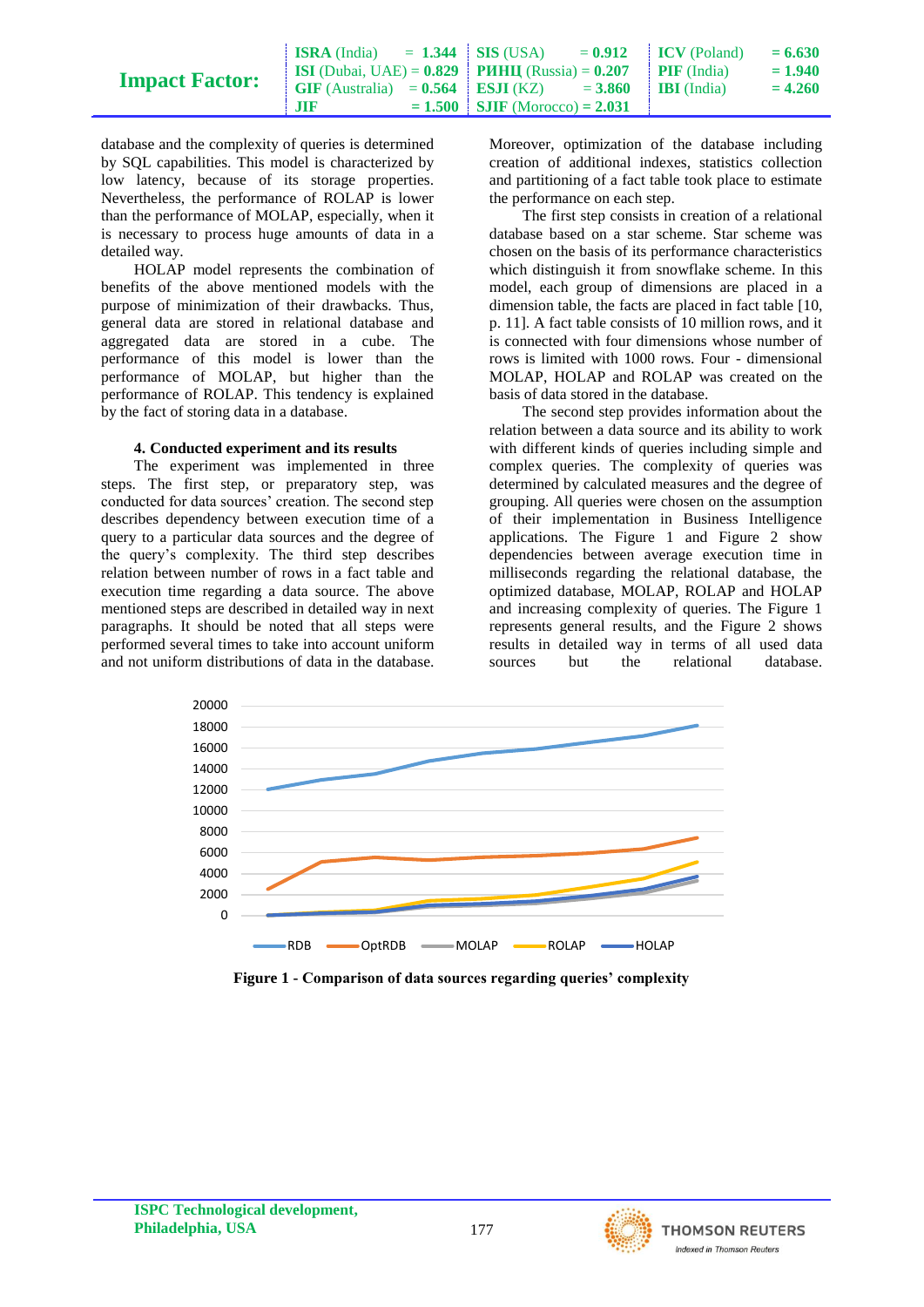

**Figure 2 - Detailed comparison of data sources and queries' complexity**

As it can be seen from the figures the relational database performance indicators as well as optimized database performance indicators are inferior to other considered data sources. MOLAP shows the shortest average execution time. The difference between MOLAP and HOLAP performance reaches about 17 percent. ROLAP performance is lower than the performance of MOLAP and HOLAP. Nevertheless, ROLAP indicators could be decreased by 60 percent due to the usage of 90 percent aggregation level. However, it should be noted that processing time of the cube will increase in an exponential way.

The third step was implemented to scrutinize the dependency between the volume of the fact table and the execution time in milliseconds of data sources including the relational database, the optimized database and MOLAP. The number of rows stored in the databases vary from 100 rows to 20 million rows. The results of this part of the experiments are shown on Figure 3 and Figure 4. The Figure 3 shows all results of the part of the experiment and the Figure 4 represents results in detailed way in terms of the number of rows in the fact table between 100 and 500000 rows.



**Figure 3 - Comparison of data sources regarding number or rows**

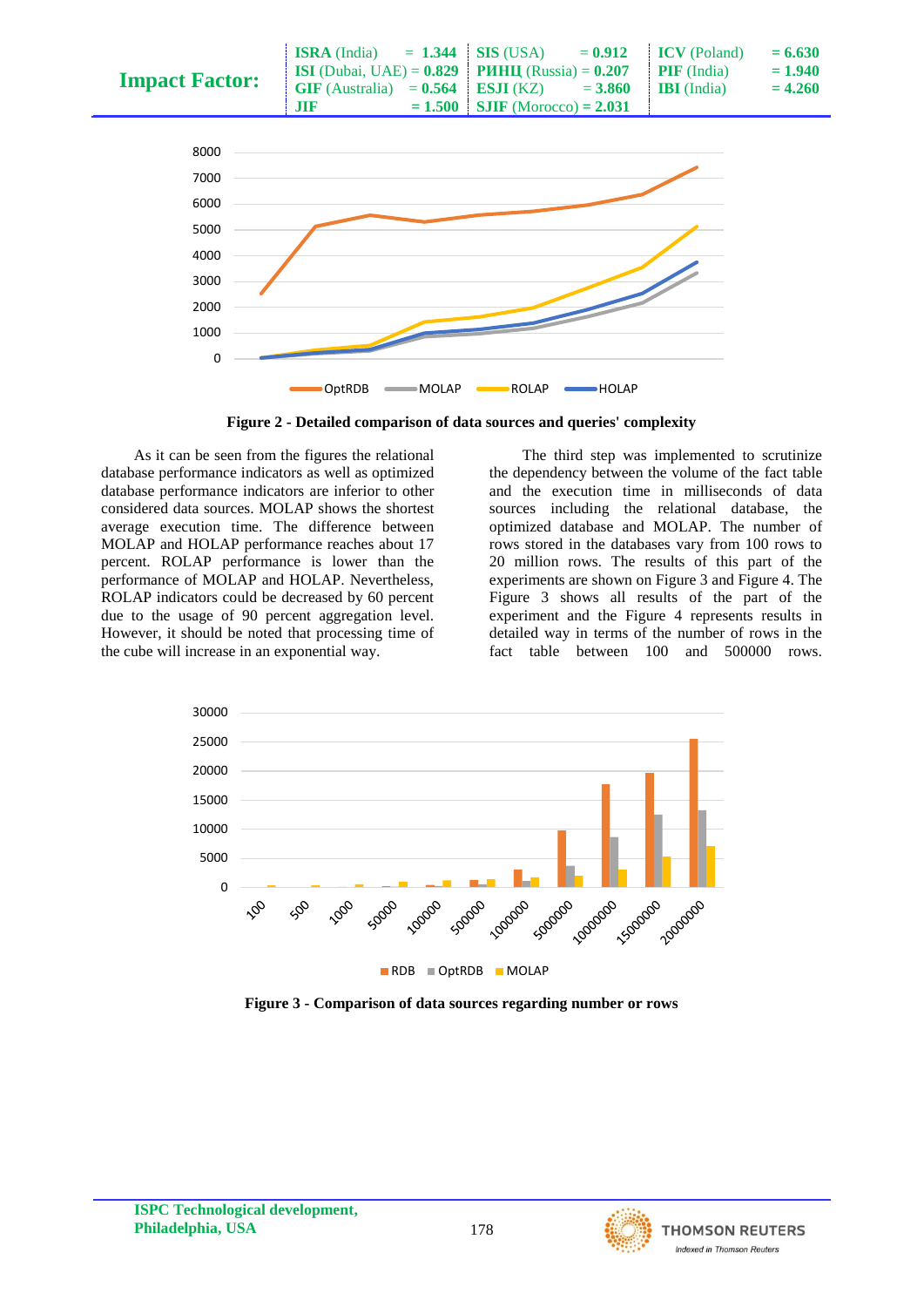| <b>Impact Factor:</b> | $\text{ISRA} \text{ (India)} = 1.344 \text{ } \text{SIS} \text{ (USA)}$              |                                  | $= 0.912$ ICV (Poland)  | $= 6.630$ |
|-----------------------|--------------------------------------------------------------------------------------|----------------------------------|-------------------------|-----------|
|                       | <b>ISI</b> (Dubai, UAE) = $0.829$ <b>PHHII</b> (Russia) = $0.207$ <b>PIF</b> (India) |                                  |                         | $= 1.940$ |
|                       | <b>GIF</b> (Australia) = $0.564$ <b>ESJI</b> (KZ) = $3.860$                          |                                  | $\parallel$ IBI (India) | $= 4.260$ |
|                       | $\overline{111}$                                                                     | $= 1.500$ SJIF (Morocco) = 2.031 |                         |           |



**Figure 4 - Detailed comparison of data sources regarding number or rows**

During this step of the experiment the comparison of relational database, optimized database and MOLAP was implemented. The results represent that MOLAP cube reaches the highest efficiency when the number of rows in the fact table is higher than 1 million rows. Furthermore, when number of rows is equal to 1 million rows MOLAP cube excels relational database in performance, but it is still inferior to the database improved with optimization methods.

The last but not least fact which should be taken into consideration is disk space allocated by MOLAP cube. High values of space, which exceed the disk space allocated by the relational database in times, were revealed when the number of rows was between 100 and 1000. This tendency can be explained by storage of redundant amount of data in the cube including data about dimensions, measures, hierarchies and metadata. Beginning from 50000 rows the volume of space allocated by MOLAP is less than 31 percent of the disk space allocated by the database. The number of rows from 10 million and 20 million shows the lowest value of space allocated by MOLAP and it is equal to 8 percent.

#### **5. The prerequisites of the data sources' usage**

On the basis of theoretical knowledge and data obtained due to the conducted experiment it is possible to formulate prerequisites of the usage of described OLAP models and relational databases in terms of Business Intelligence technologies. It should be noted that some prerequisites depend on a company's branch, features of business processes, types of reports and their frequency.

Prerequisites of the MOLAP's usage are the following:

- the necessity of high detailed reports executed efficiently;
- the necessity of high performance of queries' execution;
- constancy of processed data or the absence of necessity of frequent reports' building;
- in case of low available disk space the amount of data stored in a fact table should be more than 10 million when the amount of data stored in dimensions is relatively  $low$ :
- the amount of data stored in a fact table is more than 1 million in comparison with relational databases.

Prerequisites of the ROLAP's usage are the following:

- the absence of necessity of high detailed reports or high performance of queries' execution;
- necessity of high performance of queries' execution with allowance of high cube's processing time;
- volatility of data stored in a database of the necessity of frequent reports' building;
- limited disk space;
- extremely high amount of data stored in a database;
- necessity of qualitative analysis other than quantitative analysis.

Prerequisites of the HOLAP's usage are the following:

- low but not limited disk space;
- amount of data stored in a database is more than 10 million and the absence of necessity of high-detailed reports and simple reports;
- frequent reporting with qualitative analysis.

Speaking about relational databases, it will be rational to use them in case of the necessity of qualitative analysis and amount of data stored in a fact table should be lower than 1 million rows. Furthermore, it is necessary to use different methods of optimization which are applicable to a star schema.